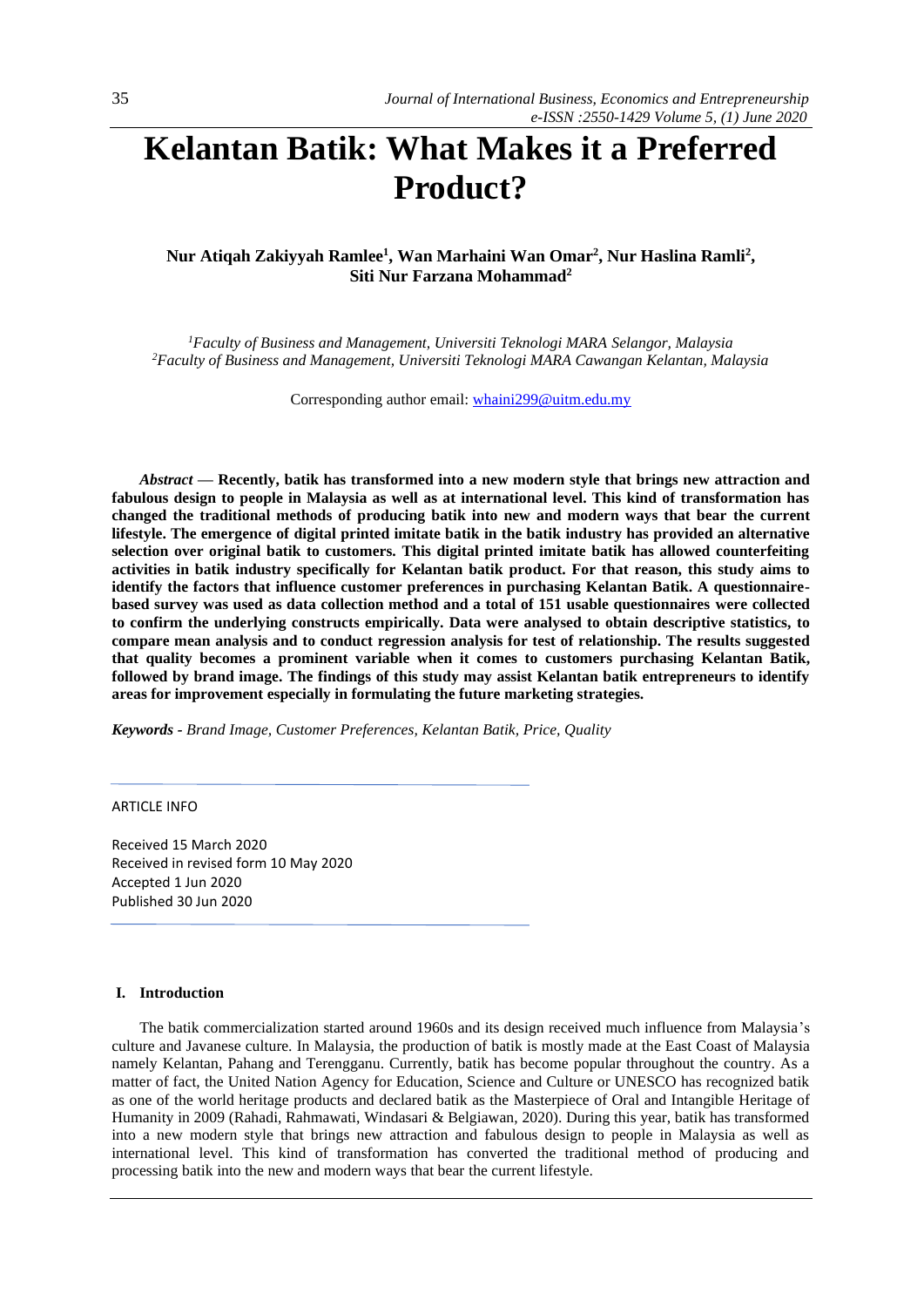Malaysia is known as one of the most competitive countries among other ASEAN-5 countries which are Indonesia, Malaysia, the Philippines, Singapore and Thailand (He, 2012). In the last two decades, due to high demand from customers, the competition of batik products has become a major challenge among the firms in Malaysia. Firms are not only competing with their local competitors but also from foreign competitors (Kim, 2004). Recently, the Malaysian craft industry earned a total of RM465.5 million profits between January and November 2019 and 34% of the profits came from the sale of batik products (Basir, 2020). Therefore, the companies which have met the competitive priorities can survive in the market (Singh, 2007). In meeting these competitive priorities, they need to have a stronger core competencies and comparative advantages that can be provided by different solutions such as technology, price and, etc. In addition to the above aspects, managers' decision making and actions also play important roles in company's success. Managers can make a better decision when they have more information about the factors that affect the performance of a company. Moreover, company's performance is related to customers' demand and preferences. Customer preferences towards the product have a greater influence on company's performance and revenue.

Kelantan Batik is well known among Malaysians especially batik lovers. The popular types of Kelantan Batik are batik crepe and cotton shirt for male, whereas dress crepe and cotton with a variety of designs like leaves and florals for female. The price of batik depends on the layer of the design and its exclusiveness; for instance, Royal crepe, Galaxy crepe, Balqis crepe and Abstract crepe. The batik makers produce a variety of designs to meet the customer's demand. The customization process maintains its exclusiveness; thus, local manufacturers enjoy distinctive advantage compared to foreign manufacturers.

In a competitive fashion market, the consumer products of the manufacturing industries pay attention on customer preferences to maintain their reputation in the market and enhance their goodwill. Their preferences are influenced by factors such as quality, price, and behaviour to create good business relationship with the company. Usually the cost of batik ranges from RM230 to RM600 depending on its design. The price is considered quite pricy for medium and lower income group. This becomes an issue among batik manufacturers and producers to defeat the 'imitation' batik that is currently sold in the market.

Furthermore, this counterfeiting outfit will ruin the image and the exclusivity of original batik where the customers who come all the way to Kelantan will be hesitated to purchase exclusive batik. Most importantly, counterfeits can negatively impact a company's reputation and cost millions, sometimes billions, in lost revenue (Sangani, 2010). As mentioned by Levin (2009) American businesses and industries lose approximately \$200 billion in revenues annually due to counterfeits. On a broader scale, counterfeit goods account for more than half a trillion dollars each year. This kind of problem is definitely going to arise some misunderstanding towards the quality of batik itself. In fact, local batik manufacturers are having a hard time trying to protect their original handcrafted designs from being copied and mass produced digitally in China. Although advancement in digital printing has led to cheaper products, nevertheless, it loses in terms of quality (Zakaria, 2019).

Based on the issues discussed above, the study attempts to explore the customer preferences in purchasing Kelantan Batik. The scope of this study is in Kelantan. This study is expected to achieve two objectives; (i) to examine the relationship between quality, price, brand image and customer preferences towards Kelantan Batik and; (ii) to examine the most important factor that enhances customer preferences.

# **II. Literature Review**

#### 2.1 Customer Preferences

Preference is a consumer attitude towards one's choice of brand product which is formed through an evaluation over a wide range of brands in a wide selection of available products (Nofita & Sriayudha, 2018). Customer preferences consist of various elements to be considered before they make a decision to purchase such as the customers' income, the price of the product and the quality of the product, which involve multi-step decision making process in order to satisfy customer needs and wants in the marketplace (Anojan & Subaskaran, 2015). Prior study was conducted on Indonesia Batik and the findings reported that nowadays customer preferences are twisted towards social media as a source of reference before purchasing batik products and the customers prefer traditional batik with modern style design (Rahmawati, Windasari, Rahadi, & Belgiawan, 2019). Furthermore, factorial analysis confirmed that price, quality, branding and tangibility are important elements that influenced customer preferences (Abdullah, Abdurahman, & Hamali, 2013).

# 2.2 Quality

Product quality is a product's ability to satisfy a customer's needs or requirements (Perreault & McCarthy, 2002). According to Nurfikriyadi (2016), product design and product quality contributed the highest factors that affect the purchase decision of batik product. There are two dimensions within the product quality concept; level and consistency. It means the companies should choose an appropriate quality level to match the target market needs and quality levels of competing products. Moreover, the targeted level of performance should also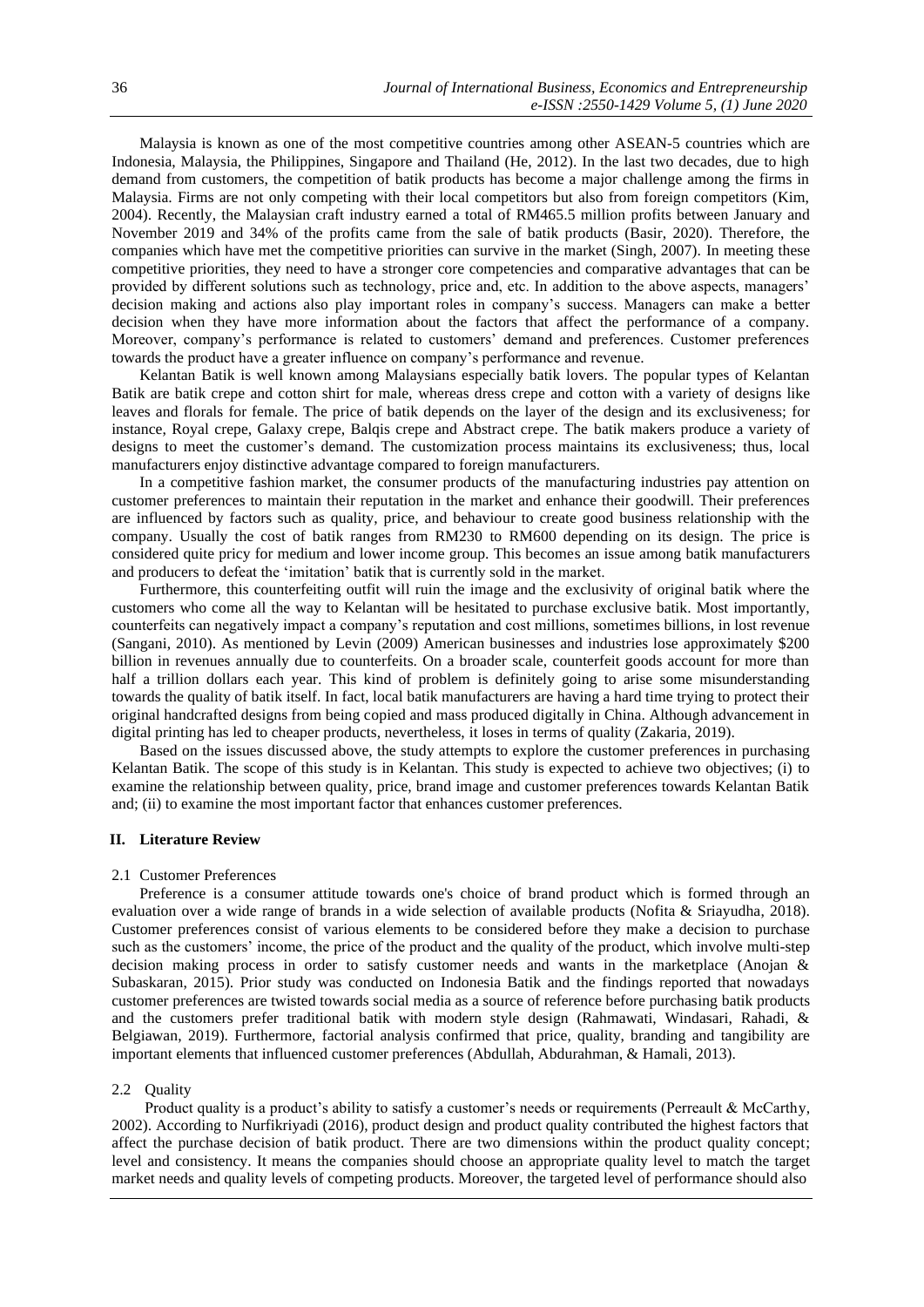be delivered accurately and consistently (Kotler & Armstrong, 2016). The quality product is a product that conforms to certain specifications based on what customer needs. Quality of conformance relates to the degree which the product meets certain design standards (Crosby, DeVito & Pearson, 2003). Thus, it plays an important role in ensuring the customers to purchase certain products including batik. Based on the discussion above, the following hypothesis is proposed:

*H1: Quality is positively related to customer preferences towards Kelantan Batik.*

# 2.3 Price

Price sensitivity on the individual adopter level appears to be equivalent to the concept of price consciousness for a potential buyer of any product. Price consciousness has been defined as "the degree to which he or she is unwilling to pay a high price for a product and willing to refrain from buying a product whose price is unacceptably high" (Monroe, 1990). Individuals, who are price conscious, are generally not willing to pay high prices for the product in question. Price represents the value that consumers have to give when they want the product. Prior study found that price becomes the most important element in affecting consumer preferences where consumer tends to consider price before buying batik apparel products (Sabijono, 2013). Based on previous research conducted by Nurfikriyadi (2016), the respondents or batik customers prefer the casual batik to be cheap. Hence, it can be hypothesized as:

*H2: Price is positively related to customer preferences towards Kelantan Batik.*

# 2.4 Brand Image

Brand image is defined as the perceptions and beliefs held by consumers, as reflected in the associations held in consumer memory (Kotler et al., 2018). It has also been suggested to be an organization or cultural activity's hallmark that sets it apart from others (Kim, Choe & Petrick, 2018). Furthermore, brand image is about the consumer's emotional response to a brand that leads to the personification of brand attributes, and this is then used to differentiate between alternative offerings (Patterson, 1999; Alwi, 2007). In fact, brand image is the perception of brand that is created in the memory of consumer due to brand involvement (Keller, 2011). In this highly competitive environment, a brand image is extremely important. To create a well-positioned brand, the companies need to know on how to connect customers' emotions to brand based on their identification with a brand image (Evanschitzky, 2006). The attitude that consumers form regarding a brand leads to the image the brand takes in their mind. The brand attitude contributes to the brand image and would lead to brand equity (Khan, 2009). Brand image is the total and overall personality in the consumer's mind. Thus, consumer preference is predicted to be strongly influenced by brand image of the companies. Therefore, the hypothesis below is proposed:

*H3: Brand Image is positively related to customer preferences towards Kelantan Batik.*

# 2.5 Conceptual Framework



Figure 1 – A Proposed Conceptual Framework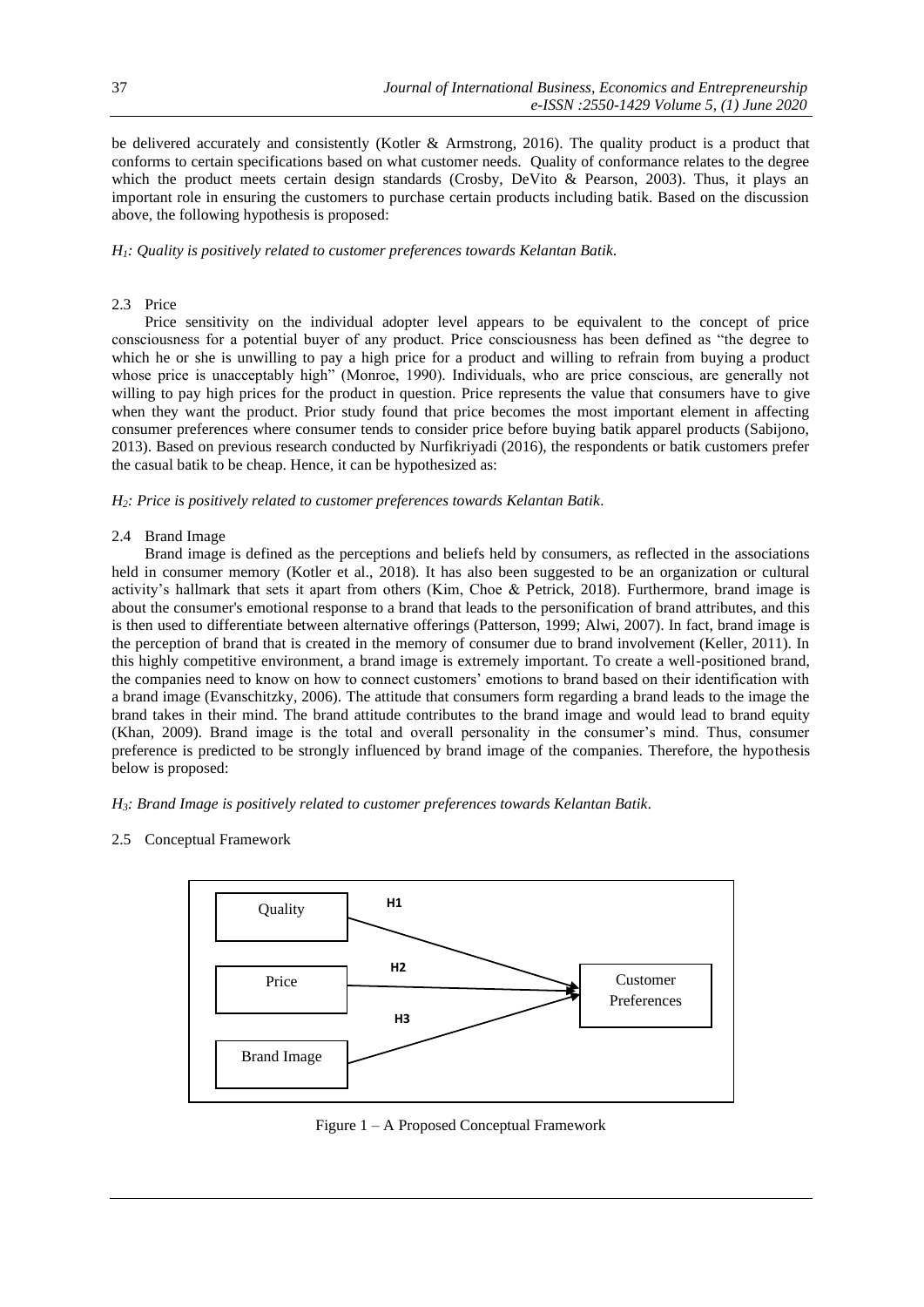Based on the research constructs of previous studies and extensive review of literature, a conceptual framework has been developed and presented in Figure 1. This study intends to investigate the relationship between quality, price, brand image and customer preferences.

# **III. Methodology**

The measurement scale of all constructs is developed in two ways which are adopting list of potential validated items from past literature and developing the measurement items based upon extensive review of literature. A questionnaire was developed which contained twenty items that measured both dependent and independent variables. The measurement items were adapted from previous literature. The resulting questionnaires used five-point Likert scale ranging from (1) "strongly disagree' to (5) "strongly agree" in order to measure the customer preference towards Kelantan Batik.

The target respondents were individual consumers who did shopping at batik outlet in Kota Bharu. According to Department of Statistics Malaysia (2017), the population of Kota Bharu is around 1.4 million. Based on Krejcie and Morgan (1970), the required sample size for that number of population is 384. Thus, survey method was conducted with the distribution of 400 self-administered questionnaires to customers at batik outlets located in Kota Bharu, the capital city of Kelantan. The reason for choosing Kota Bharu is because majority of the batik outlets are located here. Due to the unavailability of database that contains the number of batik customers, convenience sampling was applied. The respondents were selected randomly based on their willingness to participate in the survey. Only 151 useful questionnaires were collected, yielded a response rate of 38%. The completed questionnaires were personally collected by the researcher.

The actual data was filtered to check whether data have been correctly entered, no missing values, free outliers and to confirm that the distribution of the variables was normal. Descriptive statistics analysis was used to show the impact of quality, price and brand image on the consumer's preference towards Kelantan Batik. Pearson's correlation analysis was applied to check the association among the variables. Finally, linear regression was used to test the relationship between quality, price and brand image on consumer preference towards Kelantan Batik. IBM SPSS Statistics 22 was used for analyses of this study and 5% level of significance was maintained in all the tests.

# **IV. Research Findings**

#### 4.1 Reliability of Scale

Cronbach's alpha  $(\alpha)$  is the most common method used to assess reliability, including the reliability of a measurement scale or internal reliability (Nunnally & Bernstein 1994; Sekaran & Bougie 2016). Different levels of acceptance have been suggested in the literature. Nunnally (1978) and Hair et al. (2010) suggested that the alpha level should be 0.7 or greater, which means that an  $\alpha$  value exceeding 0.7 indicates that the variables are internally consistent and suitable measures for the study. Therefore, this research used 0.70 as the minimum level to indicate the internal consistency of the constructs. In this study, the results for all variables varied between 0.742 and 0.830 (Table 1). Since all the values were greater than 0.7, they were within the acceptable threshold, suggesting all variables were reliable.

| <b>Variables</b>            | <b>Number of Items</b> | Cronbach's Alpha |  |
|-----------------------------|------------------------|------------------|--|
| Quality                     |                        | 0.809            |  |
| Price                       |                        | 0.768            |  |
| <b>Brand Image</b>          |                        | 0.830            |  |
| <b>Customer Preferences</b> |                        | 0.742            |  |

| Table 1 - Reliability Test |  |  |  |  |  |
|----------------------------|--|--|--|--|--|
|----------------------------|--|--|--|--|--|

# 4.2 Respondents Profile

Frequency analysis is simply referring to the number of times various subcategories of certain phenomenon occur, from which the percentage and the cumulative percentage of the occurrence can be easily calculated (Sekaran & Bougie, 2016). The frequency result shows the distribution of a variable that includes frequency and percentage. Table 1 shows that this research had 151 respondents involved. Among these respondents, the researcher categorized them into six groups of age. The highest category was for the age of 21-25 years old (27.2%). As for gender, results indicated that 25 from 151 respondents were male with 16.6% and the rest of the respondents were female that consisted of 126 from 151 respondents (83.4%). In terms of ethnicity, Malay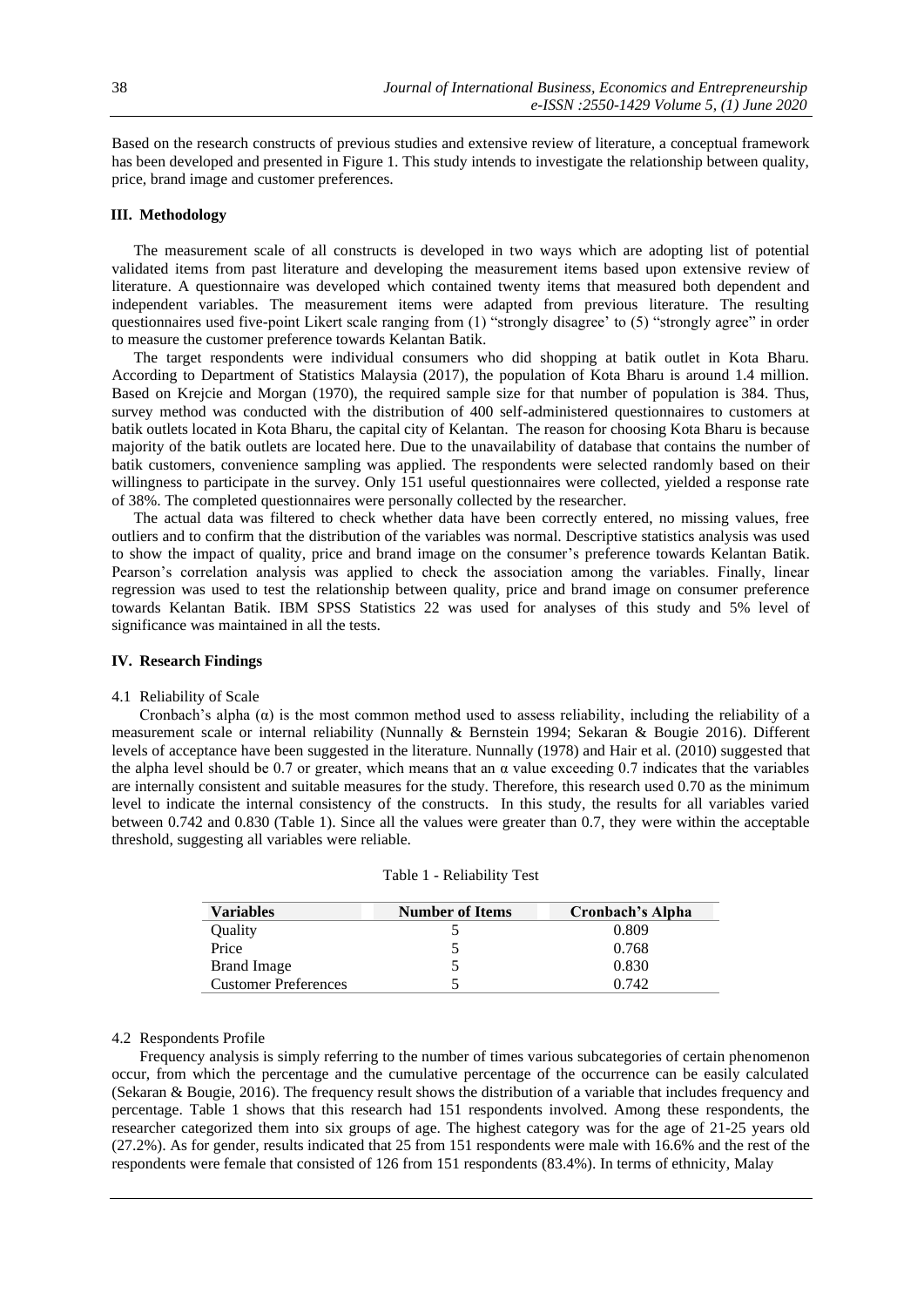contributed the highest number of respondents with 99.3% and no percentage for Indian and other races. From these 151 respondents, most (62.3%) held bachelor degree and only 0.7% or 1 respondent had PhD.

For marital status, 99 respondents were married and 51 respondents were single. Approximately 54.3% indicated that they are working at government sector and 21.9% of the respondents are students. Only 19 respondents (12.6%) are self-employed. The researcher divided income level into five categories. Majority of the respondents earned between RM1501 to RM3500 (36.4%), followed by RM3501 - RM5501 (29.8%) and 40 respondents earned an income below RM1500.

| $N = 151$                |                  |                  |  |  |  |
|--------------------------|------------------|------------------|--|--|--|
| <b>Item</b>              | <b>Frequency</b> | Percentage (%)   |  |  |  |
| Age                      |                  |                  |  |  |  |
| Less than 20             | 3                | 2.0              |  |  |  |
| $21 - 25$                | 41               | 27.2             |  |  |  |
| $26 - 30$                | 14               | 9.3              |  |  |  |
| $31 - 35$                | 35               | 23.2             |  |  |  |
| 36-40                    | 26               | 17.2             |  |  |  |
| Above 41                 | 32               | 21.1             |  |  |  |
| Gender                   |                  |                  |  |  |  |
| Male                     | 25               | 16.6             |  |  |  |
| Female                   | 126              | 83.4             |  |  |  |
| <b>Ethnicity</b>         |                  |                  |  |  |  |
| Malay                    | 150              | 99.3             |  |  |  |
| Chinese                  | 1                | 0.7              |  |  |  |
| Indian                   | $\mathbf{0}$     | $\boldsymbol{0}$ |  |  |  |
| Others                   | $\boldsymbol{0}$ | $\mathbf{0}$     |  |  |  |
| <b>Education level</b>   |                  |                  |  |  |  |
| <b>SPM</b>               | 16               | 10.6             |  |  |  |
| Diploma/Matriculation/   | 28               | 18.5             |  |  |  |
| <b>Bachelor Degree</b>   | 94               | 62.3             |  |  |  |
| Master                   | 12               | 7.9              |  |  |  |
| PhD                      | 1                | 0.7              |  |  |  |
| <b>Marital Status</b>    |                  |                  |  |  |  |
| Single                   | 51               | 33.8             |  |  |  |
| Married                  | 99               | 65.6             |  |  |  |
| Others                   | $\mathbf{1}$     | 0.7              |  |  |  |
| Occupation               |                  |                  |  |  |  |
| Student                  | 33               | 21.9             |  |  |  |
| <b>Government Sector</b> | 82               | 54.3             |  |  |  |
| Self-Employed            | 19               | 12.6             |  |  |  |
| Private Sector           | $\boldsymbol{0}$ | $\theta$         |  |  |  |
| Others                   | 17               | 11.3             |  |  |  |
| <b>Income Level (RM)</b> |                  |                  |  |  |  |
| Below 1500               | 40               | 26.5             |  |  |  |
| 1501-3500                | 55               | 36.4             |  |  |  |
| 3501-5501                | 45               | 29.8             |  |  |  |
| 5501-7500                | 6                | 4.0              |  |  |  |
| Above 7500               | 5                | 3.3              |  |  |  |

Table 2 – Profile of Respondents

# 4.3 Descriptive Analysis

Descriptive analysis serves a simple quantitative summary of data collected and the data are used to elaborate the result accordingly. Table 3 indicates the analysis of mean and standard deviation for dependent variable (customer preference) and independent variables (quality, price and brand image). For this analysis, quality had the highest mean with the value of 4.4119. It was followed by price as the second highest mean with the value of 4.2437. The lowest mean value went to brand image, 3.8424. From the findings, all variables had a mean score above 3.000 which indicated that majority of the respondents agreed with the items' statements based on each variable and considered those items as major factors influencing consumer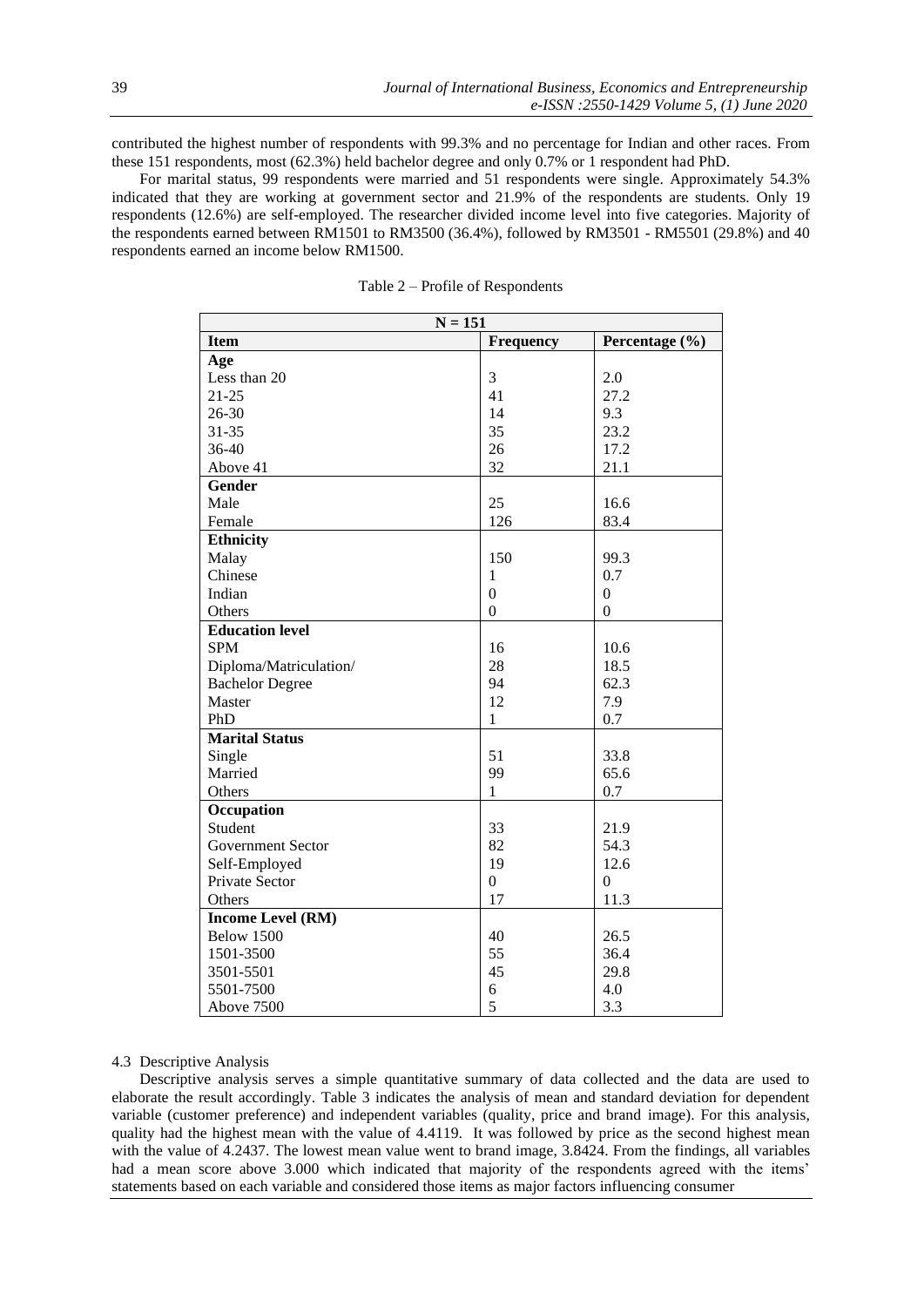preferences towards Kelantan batik. In other words, this explains that most of respondents agreed quality is an important factor for customers when they want to choose and buy Kelantan Batik.

| Variables                   | Mean   | <b>Std. Deviation</b> |
|-----------------------------|--------|-----------------------|
| <b>Customer Preferences</b> | 4.2291 | .61075                |
| Quality                     | 4.4119 | .56106                |
| Price                       | 4.2437 | .62903                |
| <b>Brand Image</b>          | 3.8424 | 74962                 |

Table 3 - Descriptive Statistics

#### 4.4 Correlation Analysis

Correlation analysis is used to measure the intensity and path of linear partnership amongst two continued variables. The result of Pearson correlation coefficient analysis is represented in Table 4. From the result shown, it can be seen that most variables showed significance correlations. The highest value of Pearson correlation was 0.754, which represented a strong correlation between independent variable "quality" and dependent variable "customer preferences". The lowest Pearson value was 0.451, which represented the low correlation between independent variable "price" and dependent variable "customer preferences". All the associations represented positive signs which indicated positive direction of the associations among all the constructs tested.

Table 4 - Correlation Matrix of Variables

|                    | Quality   | <b>Price</b> | <b>Brand</b><br>Image | <b>Consumer</b><br><b>Preferenc</b> |
|--------------------|-----------|--------------|-----------------------|-------------------------------------|
|                    |           |              |                       | <b>es</b>                           |
| Quality            |           |              |                       |                                     |
| <b>Price</b>       | $.529**$  |              |                       |                                     |
| <b>Brand</b> image | $.594***$ | $.410**$     |                       |                                     |
| <b>Customer</b>    | $.754***$ | $.451**$     | $.556***$             |                                     |
| <b>Preferences</b> |           |              |                       |                                     |

\*\*. Correlation is significant at 0.01 level (2-tailed).

#### 4.5 Regression Analysis

Table 5 – Multiple Regression - Model Summary

| Mode | R                   | R<br>Squar | Adjusted<br>R Square | Std. Error<br><b>Change Statistics</b><br>of the<br>df2<br>df1<br>F<br>R Square<br>Estimate<br>Chang<br>Change |      |        |  |     |                  |
|------|---------------------|------------|----------------------|----------------------------------------------------------------------------------------------------------------|------|--------|--|-----|------------------|
|      |                     | e          |                      |                                                                                                                |      | e      |  |     | Sig. F<br>Change |
|      | $.767$ <sup>a</sup> | .588       | .580                 | .39588                                                                                                         | .588 | 70.005 |  | 147 | .000             |

a. Predictors: (Constant), BI, P, Q

b. Dependent Variable: CP

A multiple regression analysis was performed to identify the predictor and its contribution towards the criterion. From Table 5, the adjusted R-square was equal to 0.580 which indicated that 58% of the variances in dependent variables which was customer preferences can be explained by the changes in independent variables. The other 42% cannot be explained by the independent variables which were quality, price and brand image. Hence, 42% of the variances might be explained by other factors which were not included in the model.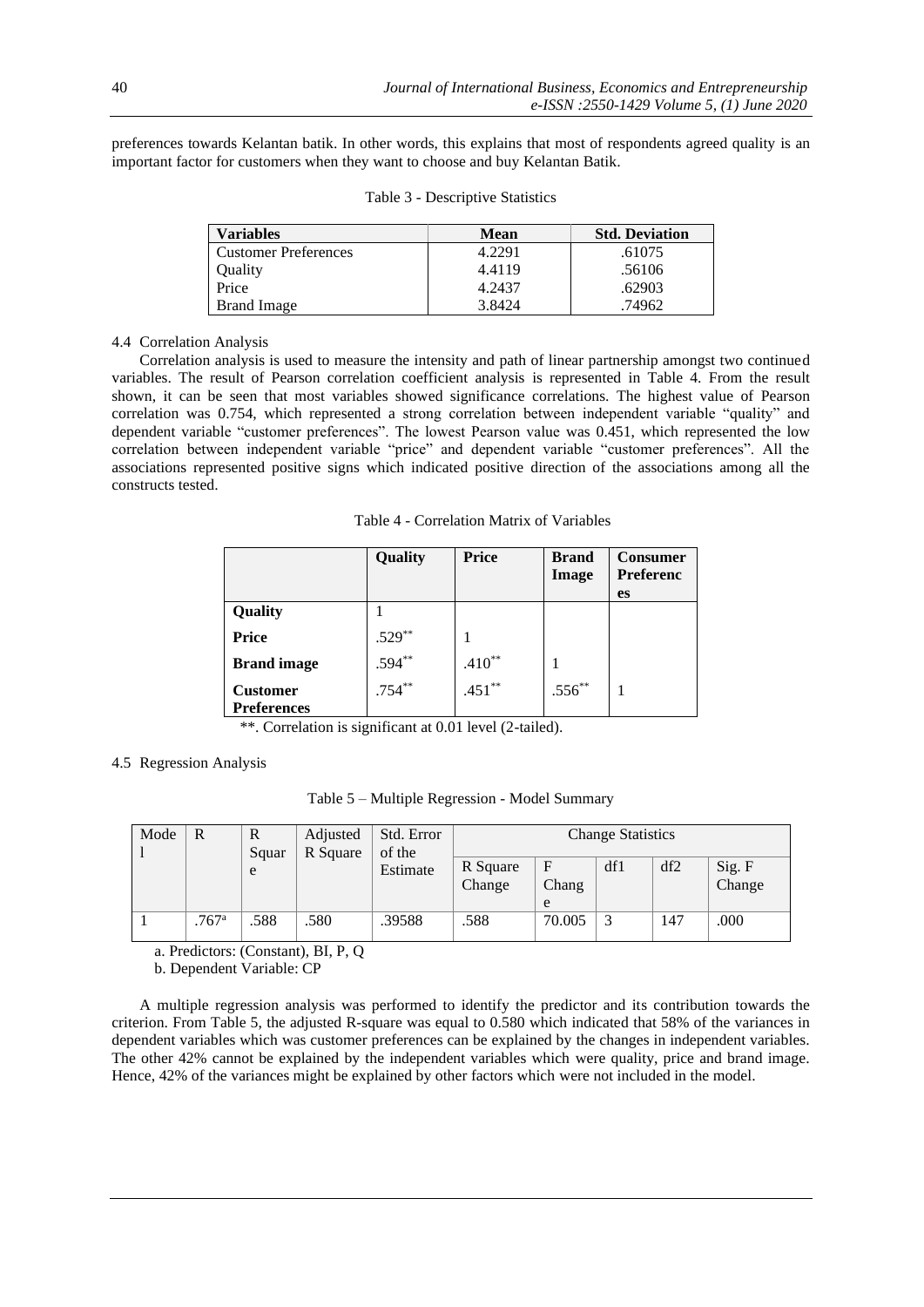|              |                    |      | Unstandardized Coefficients | <b>Standardized</b> |       |      |
|--------------|--------------------|------|-----------------------------|---------------------|-------|------|
| Model        |                    |      |                             | Coefficients        |       | Sig. |
|              |                    |      | <b>Std. Error</b>           |                     |       |      |
|              | (Constant)         | .484 | .275                        |                     | 1.762 | .080 |
|              | Quality            | .688 | .078                        | .632                | 8.855 | .000 |
| <b>Price</b> |                    | .049 | .061                        | .051                | .805  | .422 |
|              | <b>Brand Image</b> | .130 | .054                        | .160                | 2.407 | .017 |

Table 6 - Multiple Regression Analysis Results

Dependent Variable = Customer preferences

\*\*Significance level,  $p \le 0.05$ 

As a result, from Table 6, quality had unstandardized  $\beta = 0.688$  and t = 8.855. It showed that quality had positively related with customer preferences as the p-value was 0.000 and lower than 0.05. For the price, the unstandardized  $\beta$  = 0.049 and t = 0.805. It showed that price did not positively related towards customer preferences as the p-value was higher than 0.05 which was 0.422. Lastly, the brand image had unstandardized β  $= 0.130$  and t = 2.407. Result showed that brand image had significantly related to customer preferences as the p-value was 0.017 which was lower than 0.05. Overall, only quality and brand image had positive relationships with customer preferences.

# **V. Discussion and Conclusions**

This study intends to investigate the factors that determine customer preferences towards Kelantan Batik. This study was limited to three variables that could explain in depth Kelantan Batik preferences among customers. The information was gathered from customers through main survey in Kota Bharu, the capital city of Kelantan. IBM SPSS Statistics was applied in analysing the gathered information. In this study, the findings indicate that quality and brand image are positively related to consumer preferences towards Kelantan Batik. However, price does not show any relationship with customer preferences which means the factor is not considered as an important factor by customers before they buy Kelantan Batik. Quality is found to be the most important factor considered by majority of the customers of Kelantan Batik. Hence, the customers who purchase Kelantan Batik are highly concerned about the quality of the product. Meanwhile, the result of correlation analysis shows that the strongest relationship goes to quality, which is the most correlated to customer preferences with the value of 0.754. The other two independent variables, namely price and brand image, have moderate relationships with customer preferences. It can be suggested that Kelantan Batik manufacturers should emphasize on these two factors of quality and brand image if they want to increase their sales. Furthermore, the findings provide valuable insights that can assist the manufacturers in formulating and strengthening their strategies and capabilities in batik industry.

# **References**

- Abdullah, F., bin Abang Abdurahman, A. Z., & Hamali, J. (2013). The dimensions of customer preference in the foodservice industry. *Business: Theory and Practice*, *14*(1), 64-73.
- Alwi, S.F.S. (2007). Retailer corporate branding. *Journal of International Business and Entrepreneurship*, 13(1), 55-67.
- Anojan, V., & Subaskaran, T. (2015). Consumers Preference and Consumers Buying Behavior on Soft Drinks: A Case Study in Northern Province of Sri Lanka. *Global Journal of Management and Business Research*.
- Basir, E.K. (2020). Malaysian batik set to be redefined, The Malaysian Reserve. Retrieved from https://themalaysianreserve.com/2020/01/07/malaysian-batik-set-to-be-redefined/
- Crosby, L. B., DeVito, R., & Pearson, J. M. (2003). Manage your customers' perception of quality. *Review of Business*, *24*(1), 18-25.
- Evanschitzky, H., Eisend, M., Calantone, R. J., & Jiang, Y. (2012). Success factors of product innovation: An updated meta‐analysis. *Journal of product innovation management*, *29*, 21-37.
- Evanschitzky, H., Iyer, G. R., Plassmann, H., Niessing, J., & Meffert, H. (2006). The relative strength of affective commitment in securing loyalty in service relationships. *Journal of business research*, *59*(12), 1207-1213.
- Hair, Joseph F., William C. Black, Barry J. Babin, and Rolph E.Anderson (2010), Multivariate Data Analysis, Englewood Cliffs, NJ: Prentice Hall